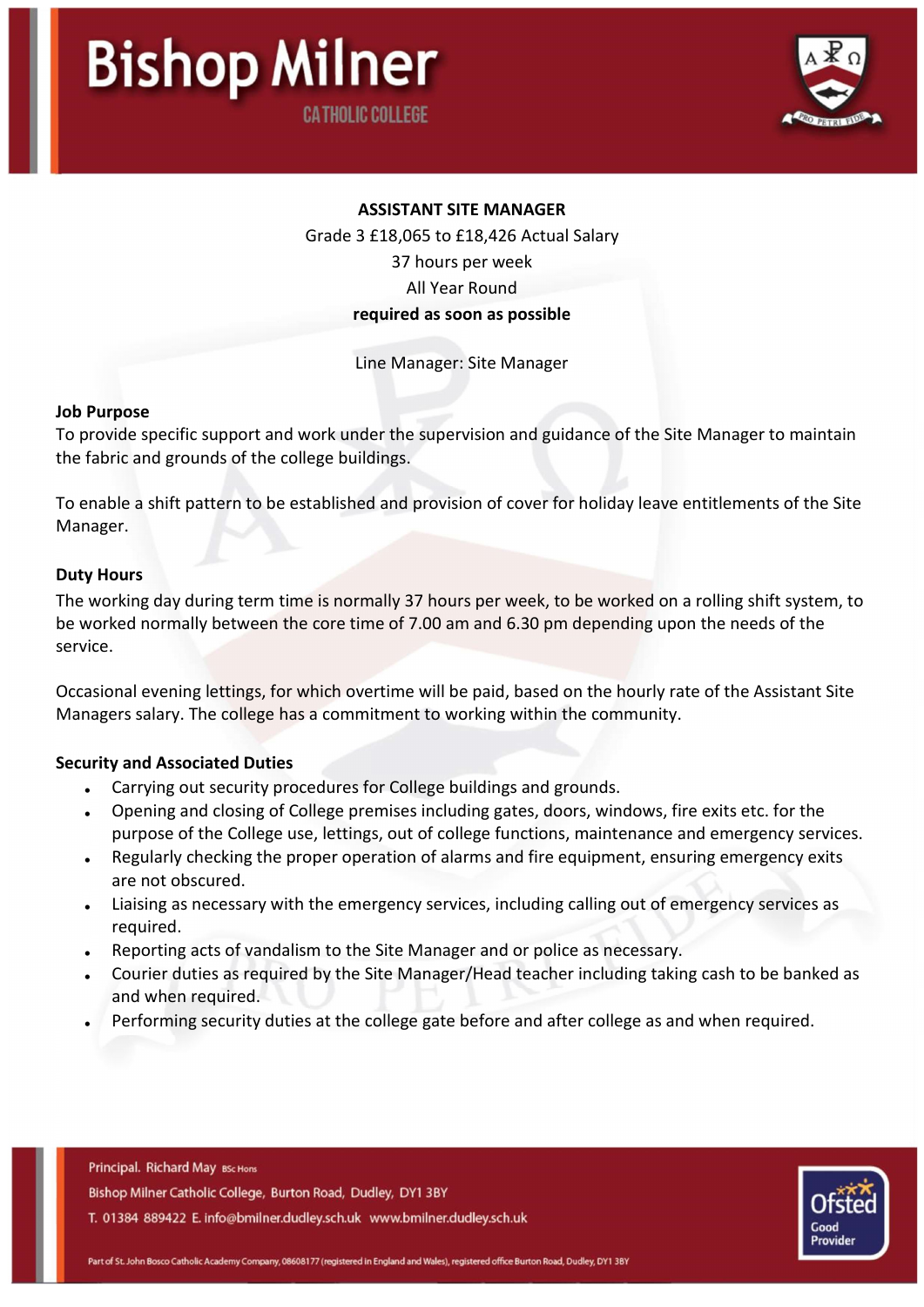## Lettings

- Complying with instructions from the Site Manager/Head teacher concerning letting procedures and carrying out as per letting agreement.
- To give assistance to the hirer of the facilities hired.
- To ensure the functions are conducted in an orderly manner and the behaviour of the hirer is not detrimental to the site or facilities.
- To ensure that where appropriate, the requirements of the licensing justices are met during any lettings.
- Carry out as required by the Site Manager any necessary cleaning of areas within the letting agreement.

## **Heating**

• Check and control system functions, regularly check heating system, with due regard to appropriate safety requirements, report all defects to qualified heating engineer and Site Manager.

## Sickness/Annual Leave Cover

• To co-operate with the Site Manager to ensure cover in the event of sickness, or other absences including holiday leave.

## Deliveries and Post

- Take delivery of post, stores materials and other goods.
- Unpack and store stock in conjunction with the Site Manager.
- Take incoming deliveries to various departments in conjunction with the Site Manager.

## Furniture Moving

• Moving of college furniture as required with due regard to current Health and Safety and Lifting and Handling regulations.

## Cleaning

• To work in conjunction with the cleaning supervisor and client services when appropriate.

## Elections

• Comply with instructions with regard to arranging the necessary facilities for the college to be used as a Polling Station as required by the returning office and Site Manager.

# Energy Conservation

• In conjunction with the Site Manager implement all agreed policies read, record and report all meter readings as required by the Site Manager.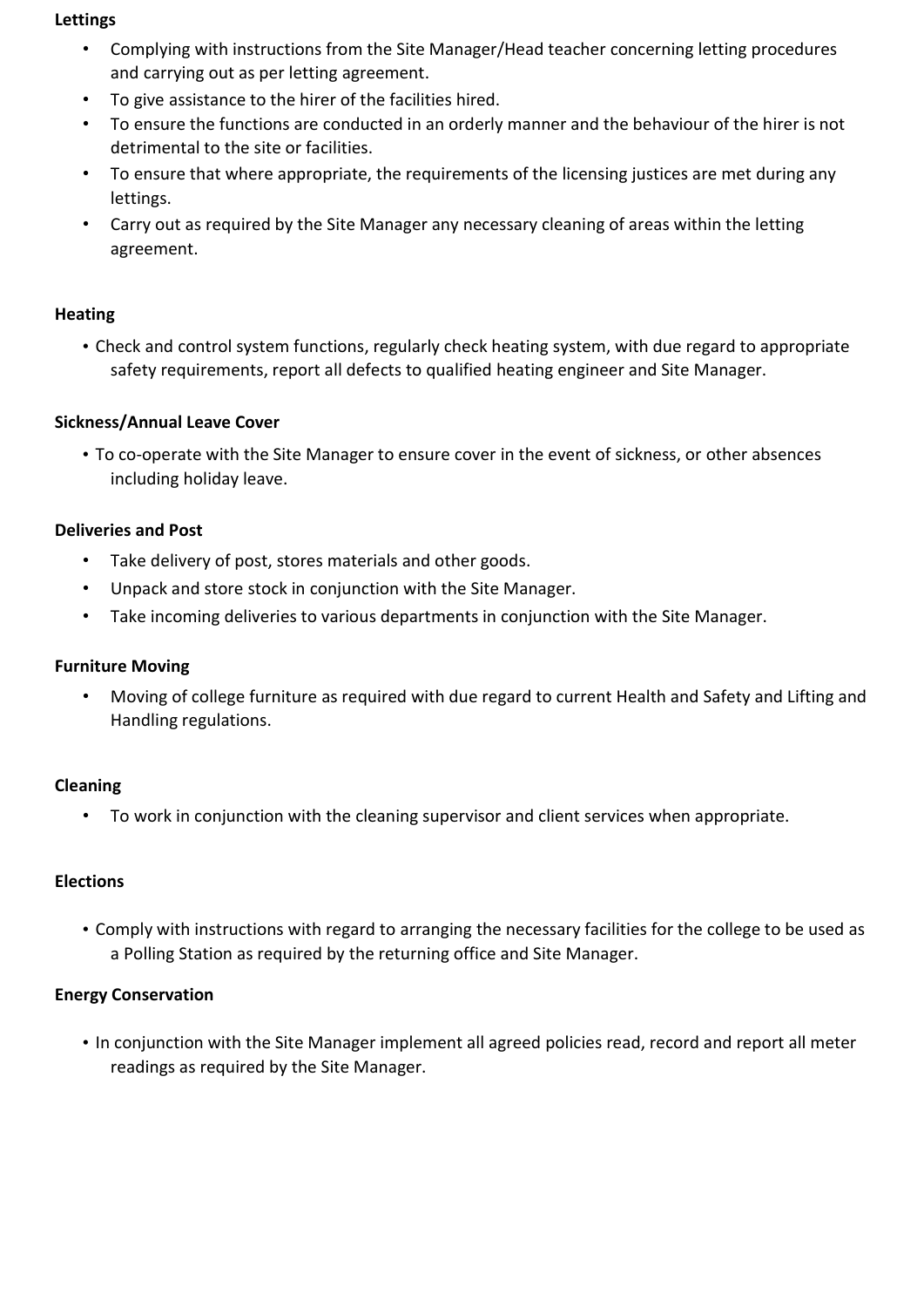## Emergencies

- Clean sickness and spillages as required.
- Deal or arrange to be dealt with all bursts, leaks, floods, fires and breakages as appropriate.
- Deal with or arrange to be dealt with, all electrical and gas emergencies, making safe initially by turning off supply.
- Ensure access for emergency services, assist as necessary and secure premises as required.

# Internal Maintenance

- Report all defects which require specialist repair, inspect electrical fittings, and report defects as required.
- Replace lamps and domestic fuses as required.
- Regularly inspect plumbing and report/repair defects as appropriate, synchronise clocks, time switches as required.
- Undertake minor repairs to fixtures and fittings including desks, tables and chairs as appropriate. Inform Site Manager of items which may require ordering to enable completion of the above mentioned works.
- Subject to safety regulations re/decoration of any area, agreed as reasonable on instruction of the Site Manager.
- Be responsible for the supply and availability of all hygiene materials.
- Remove graffiti etc, as required by the Site Manager.
- Carry out minor repairs to college equipment as agreed by the Site Manager.
- Carry out minor works in order to improve the site as required by the Site Manager.
- Attend appropriate training course as required.

# External Maintenance

- Maintain cleanliness and general tidiness of all external hard areas.
- Empty litter bins on a daily basis, clean and clear all drains and gullies to ensure effectiveness and healthy operation.
- Inspect outside fabric of the college, report and repair defects as appropriate inspect all fences, gates, walls, steps, lights etc. Repair report defects to Site Manager as appropriate.
- Remove and obscure all graffiti.
- Undertake designated gardening duties.
- Cleaning outside glass as required by Site Manager.
- Clear leaves, snow, ice, moss and detritus as appropriate including treatment of surfaces with salt etc.
- Inspect all outside areas for dangerous materials and remove, including external emergency clean of spillage.
- Pruning and clearance to ensure unrestricted access and use of premises including perimeter fencing.
- Any other duties commensurate to the role.

# College Procedures

- Be aware of and comply with policies and procedures relating to child protection, equal opportunities, health and safety, security, confidentiality and data protection, reporting all concerns to the appropriate person.
- Contribute to the overall ethos /work/aims of the college.
- Participate in training, other learning activities and performance development as required.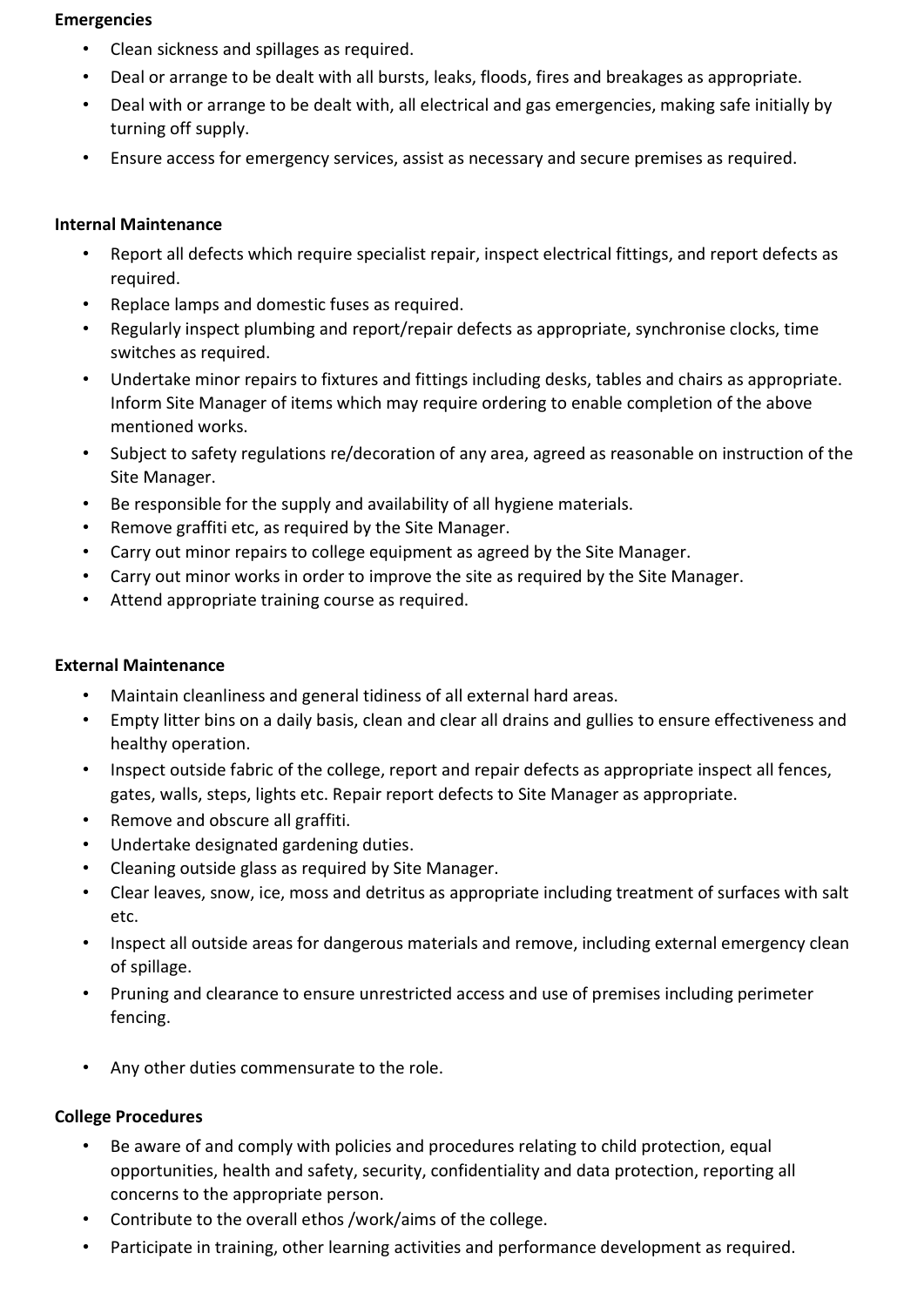• Attend and participate in relevant meetings as required.

All staff in college will be expected to accept reasonable flexibility in working arrangements and the allocation of duties in pursuance of raising student achievement. Any changes will take account of salary/ status/hours and will be subject to discussion, in accordance with the guidance note on contractual changes.

Closing date – 12 Noon, 22nd March 2022

#### PERSON SPECIFICATION

| Essential<br><b>Desirable</b> |  |
|-------------------------------|--|
|-------------------------------|--|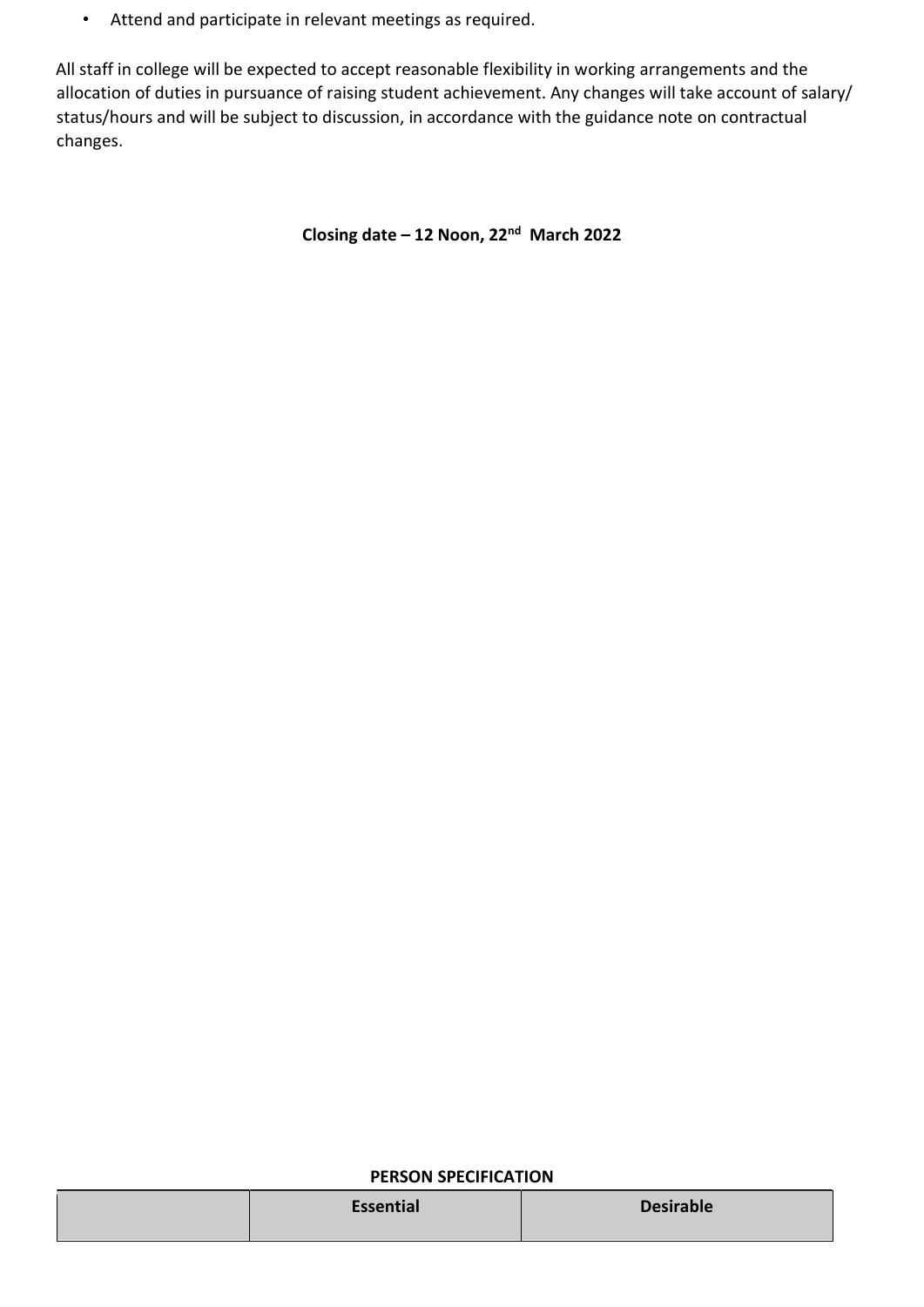| <b>Experience</b>             | Competent at basic building<br>repairs and maintenance and<br>grounds maintenance.<br>Use of small industrial/<br>electrical/maintenance<br>equipment.<br>Experience<br>οf<br>commercial<br>cleaning operations. | Previous experience of managing<br>facilities. |
|-------------------------------|------------------------------------------------------------------------------------------------------------------------------------------------------------------------------------------------------------------|------------------------------------------------|
| Qualifications/               | Educated to Level 2 (GCSE)                                                                                                                                                                                       |                                                |
| <b>Training</b>               | standard with good numeracy                                                                                                                                                                                      |                                                |
|                               | and literacy skills                                                                                                                                                                                              |                                                |
|                               |                                                                                                                                                                                                                  |                                                |
| <b>Personal and</b>           | A proven record of a high level of                                                                                                                                                                               |                                                |
|                               | attendance at work, honest, able                                                                                                                                                                                 |                                                |
| <b>Professional Qualities</b> | to work effectively with little                                                                                                                                                                                  | Committed<br>professional<br>to<br>own         |
|                               | supervision, polite and courteous                                                                                                                                                                                | development opportunities.                     |
|                               | to members of the public, calm                                                                                                                                                                                   |                                                |
|                               | and patient when under pressure,<br>co-operative with other                                                                                                                                                      |                                                |
|                               | employees, parents and visitors.                                                                                                                                                                                 |                                                |
|                               |                                                                                                                                                                                                                  |                                                |
|                               | Able to show initiative and work<br>proactively to ensure the smooth                                                                                                                                             |                                                |
|                               | running of the site.                                                                                                                                                                                             |                                                |
|                               | Willing and able to start work                                                                                                                                                                                   |                                                |
|                               | regularly when required. Be on                                                                                                                                                                                   |                                                |
|                               | call for emergencies and deal                                                                                                                                                                                    |                                                |
|                               | with regular evening and                                                                                                                                                                                         |                                                |
|                               | weekend lettings. Must be<br>flexible with regard to working                                                                                                                                                     |                                                |
|                               | hours.                                                                                                                                                                                                           |                                                |
|                               |                                                                                                                                                                                                                  |                                                |
|                               | Set high professional standards                                                                                                                                                                                  |                                                |